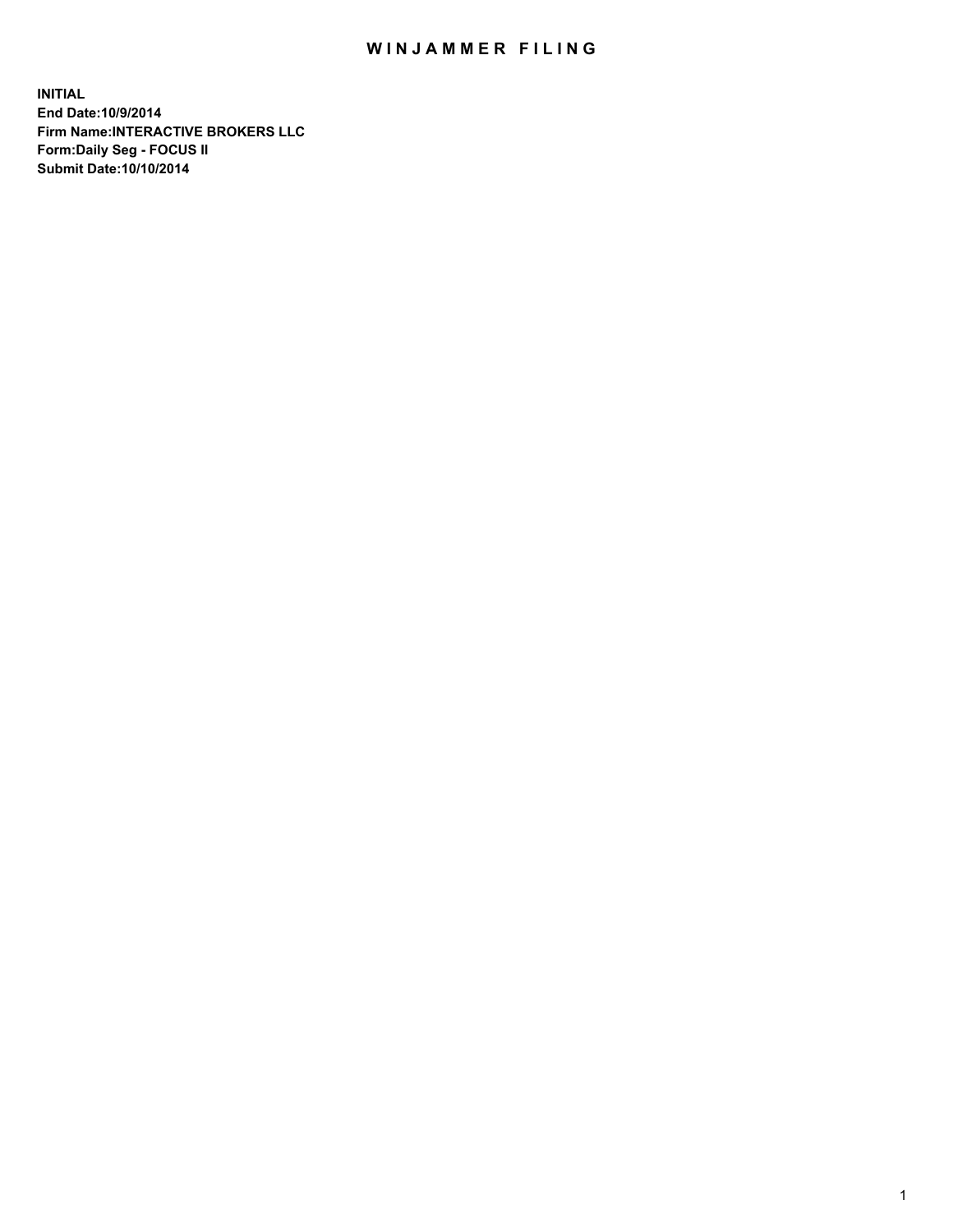## **INITIAL End Date:10/9/2014 Firm Name:INTERACTIVE BROKERS LLC Form:Daily Seg - FOCUS II Submit Date:10/10/2014 Daily Segregation - Cover Page**

| Name of Company<br><b>Contact Name</b><br><b>Contact Phone Number</b><br><b>Contact Email Address</b>                                                                                                                                                                                                                          | <b>INTERACTIVE BROKERS LLC</b><br><b>Michael Ellman</b><br>203-422-8926<br>mellman@interactivebrokers.co<br>$m$ |
|--------------------------------------------------------------------------------------------------------------------------------------------------------------------------------------------------------------------------------------------------------------------------------------------------------------------------------|-----------------------------------------------------------------------------------------------------------------|
| FCM's Customer Segregated Funds Residual Interest Target (choose one):<br>a. Minimum dollar amount: ; or<br>b. Minimum percentage of customer segregated funds required:% ; or<br>c. Dollar amount range between: and; or<br>d. Percentage range of customer segregated funds required between:% and%.                         | <u>0</u><br><u>0</u><br>155,000,000 245,000,000<br>0 <sub>0</sub>                                               |
| FCM's Customer Secured Amount Funds Residual Interest Target (choose one):<br>a. Minimum dollar amount: ; or<br>b. Minimum percentage of customer secured funds required:% ; or<br>c. Dollar amount range between: and; or<br>d. Percentage range of customer secured funds required between:% and%.                           | <u>0</u><br>0<br>80,000,000 120,000,000<br>0 <sub>0</sub>                                                       |
| FCM's Cleared Swaps Customer Collateral Residual Interest Target (choose one):<br>a. Minimum dollar amount: ; or<br>b. Minimum percentage of cleared swaps customer collateral required:% ; or<br>c. Dollar amount range between: and; or<br>d. Percentage range of cleared swaps customer collateral required between:% and%. | $\overline{\mathbf{0}}$<br><u>0</u><br>0 <sub>0</sub><br>0 <sub>0</sub>                                         |
| Current ANC:on<br><b>Broker Dealer Minimum</b><br>Debit/Deficit - CustomersCurrent AmountGross Amount<br>Domestic Debit/Deficit<br>Foreign Debit/Deficit                                                                                                                                                                       | 2,549,984,995 09-OCT-2014<br>348,968,652<br>2,959,564<br>3,109,9230                                             |
| Debit/Deficit - Non CustomersCurrent AmountGross Amount<br>Domestic Debit/Deficit<br>Foreign Debit/Deficit<br>Proprietary Profit/Loss<br>Domestic Profit/Loss<br>Foreign Profit/Loss                                                                                                                                           | 0 <sub>0</sub><br>0 <sub>0</sub><br><u>0</u>                                                                    |
| Proprietary Open Trade Equity<br>Domestic OTE<br>Foreign OTE<br><b>SPAN</b><br><b>Customer SPAN Calculation</b>                                                                                                                                                                                                                | <u>0</u><br><u>0</u><br><u>0</u><br>1,135,240,940                                                               |
| Non-Customer SPAN Calcualation<br><b>Proprietary Capital Charges</b><br>Minimum Dollar Amount Requirement<br>Other NFA Dollar Amount Requirement                                                                                                                                                                               | 18,701,437<br><u>0</u><br>20,000,000 [7465]<br>21,369,925 [7475]                                                |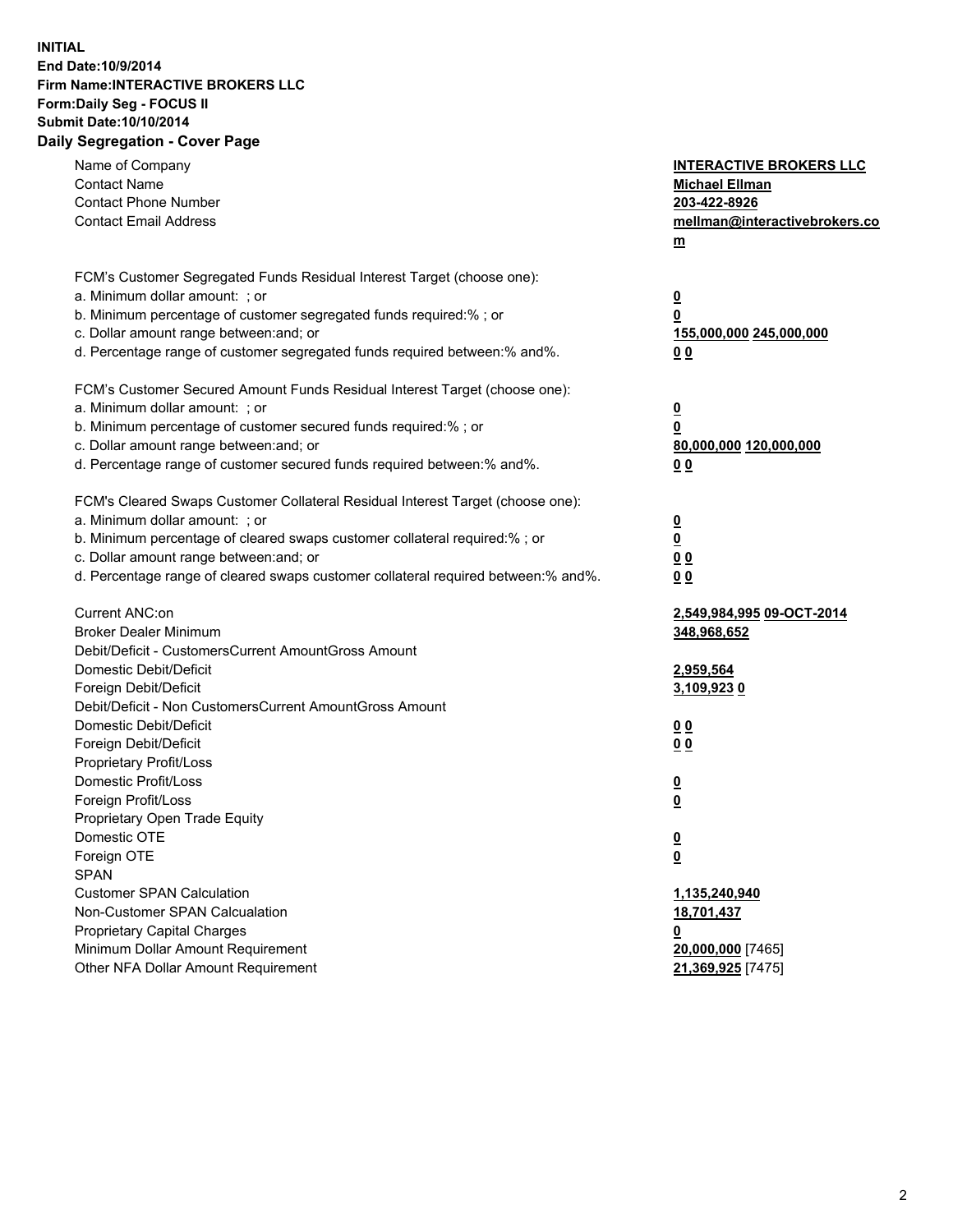## **INITIAL End Date:10/9/2014 Firm Name:INTERACTIVE BROKERS LLC Form:Daily Seg - FOCUS II Submit Date:10/10/2014**

|     | <b>Daily Segregation - Secured Amounts</b>                                                  |                                   |  |  |  |  |
|-----|---------------------------------------------------------------------------------------------|-----------------------------------|--|--|--|--|
|     | Foreign Futures and Foreign Options Secured Amounts                                         |                                   |  |  |  |  |
|     | Amount required to be set aside pursuant to law, rule or regulation of a foreign            | $0$ [7305]                        |  |  |  |  |
|     | government or a rule of a self-regulatory organization authorized thereunder                |                                   |  |  |  |  |
| 1.  | Net ledger balance - Foreign Futures and Foreign Option Trading - All Customers             |                                   |  |  |  |  |
|     | A. Cash                                                                                     | 312,790,599 [7315]                |  |  |  |  |
|     | B. Securities (at market)                                                                   | $0$ [7317]                        |  |  |  |  |
| 2.  | Net unrealized profit (loss) in open futures contracts traded on a foreign board of trade   | -6,936,903 [7325]                 |  |  |  |  |
| 3.  | Exchange traded options                                                                     |                                   |  |  |  |  |
|     | a. Market value of open option contracts purchased on a foreign board of trade              | 71,096 [7335]                     |  |  |  |  |
|     | b. Market value of open contracts granted (sold) on a foreign board of trade                | -298,691 [7337]                   |  |  |  |  |
| 4.  | Net equity (deficit) (add lines 1.2. and 3.)                                                | 305,626,101 [7345]                |  |  |  |  |
| 5.  | Account liquidating to a deficit and account with a debit balances - gross amount           | 3,109,923 [7351]                  |  |  |  |  |
|     | Less: amount offset by customer owned securities                                            | 0 [7352] 3,109,923 [7354]         |  |  |  |  |
| 6.  | Amount required to be set aside as the secured amount - Net Liquidating Equity              | 308,736,024 [7355]                |  |  |  |  |
|     | Method (add lines 4 and 5)                                                                  |                                   |  |  |  |  |
| 7.  | Greater of amount required to be set aside pursuant to foreign jurisdiction (above) or line | 308,736,024 [7360]                |  |  |  |  |
|     | 6.                                                                                          |                                   |  |  |  |  |
|     | FUNDS DEPOSITED IN SEPARATE REGULATION 30.7 ACCOUNTS                                        |                                   |  |  |  |  |
| 1.  | Cash in banks                                                                               |                                   |  |  |  |  |
|     | A. Banks located in the United States                                                       | 342,014,703 [7500]                |  |  |  |  |
|     | B. Other banks qualified under Regulation 30.7                                              | 0 [7520] 342,014,703 [7530]       |  |  |  |  |
| 2.  | Securities                                                                                  |                                   |  |  |  |  |
|     | A. In safekeeping with banks located in the United States                                   | $0$ [7540]                        |  |  |  |  |
|     | B. In safekeeping with other banks qualified under Regulation 30.7                          | 0 [7560] 0 [7570]                 |  |  |  |  |
| 3.  | Equities with registered futures commission merchants                                       |                                   |  |  |  |  |
|     | A. Cash                                                                                     | $0$ [7580]                        |  |  |  |  |
|     | <b>B.</b> Securities                                                                        | $0$ [7590]                        |  |  |  |  |
|     | C. Unrealized gain (loss) on open futures contracts                                         | $0$ [7600]                        |  |  |  |  |
|     | D. Value of long option contracts                                                           | $0$ [7610]                        |  |  |  |  |
|     | E. Value of short option contracts                                                          | 0 [7615] 0 [7620]                 |  |  |  |  |
| 4.  | Amounts held by clearing organizations of foreign boards of trade                           |                                   |  |  |  |  |
|     | A. Cash                                                                                     | $0$ [7640]                        |  |  |  |  |
|     | <b>B.</b> Securities                                                                        | $0$ [7650]                        |  |  |  |  |
|     | C. Amount due to (from) clearing organization - daily variation                             | $0$ [7660]                        |  |  |  |  |
|     | D. Value of long option contracts                                                           | $0$ [7670]                        |  |  |  |  |
| 5.  | E. Value of short option contracts                                                          | 0 [7675] 0 [7680]                 |  |  |  |  |
|     | Amounts held by members of foreign boards of trade<br>A. Cash                               |                                   |  |  |  |  |
|     | <b>B.</b> Securities                                                                        | 66,429,157 [7700]                 |  |  |  |  |
|     | C. Unrealized gain (loss) on open futures contracts                                         | $0$ [7710]                        |  |  |  |  |
|     | D. Value of long option contracts                                                           | 2,870,583 [7720]<br>71,095 [7730] |  |  |  |  |
|     | E. Value of short option contracts                                                          | -298,688 [7735] 69,072,147 [7740] |  |  |  |  |
| 6.  | Amounts with other depositories designated by a foreign board of trade                      | 0 [7760]                          |  |  |  |  |
| 7.  | Segregated funds on hand                                                                    | $0$ [7765]                        |  |  |  |  |
| 8.  | Total funds in separate section 30.7 accounts                                               | 411,086,850 [7770]                |  |  |  |  |
| 9.  | Excess (deficiency) Set Aside for Secured Amount (subtract line 7 Secured Statement         | 102,350,826 [7380]                |  |  |  |  |
|     | Page 1 from Line 8)                                                                         |                                   |  |  |  |  |
| 10. | Management Target Amount for Excess funds in separate section 30.7 accounts                 | 80,000,000 [7780]                 |  |  |  |  |
| 11. | Excess (deficiency) funds in separate 30.7 accounts over (under) Management Target          | 22,350,826 [7785]                 |  |  |  |  |
|     |                                                                                             |                                   |  |  |  |  |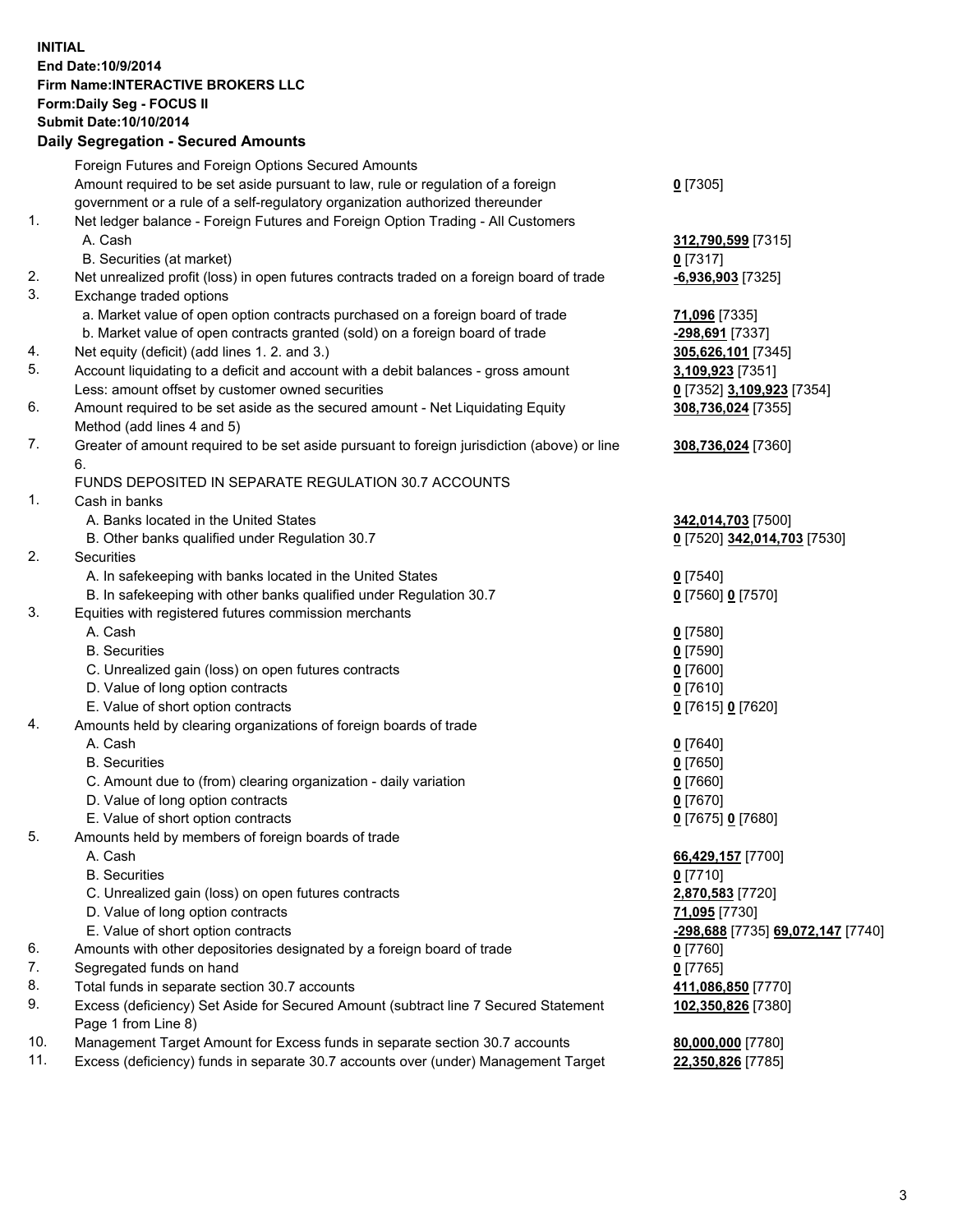**INITIAL End Date:10/9/2014 Firm Name:INTERACTIVE BROKERS LLC Form:Daily Seg - FOCUS II Submit Date:10/10/2014 Daily Segregation - Segregation Statement** SEGREGATION REQUIREMENTS(Section 4d(2) of the CEAct) 1. Net ledger balance A. Cash **2,391,641,615** [7010] B. Securities (at market) **0** [7020] 2. Net unrealized profit (loss) in open futures contracts traded on a contract market **34,675,160** [7030] 3. Exchange traded options A. Add market value of open option contracts purchased on a contract market **111,155,143** [7032] B. Deduct market value of open option contracts granted (sold) on a contract market **-223,739,254** [7033] 4. Net equity (deficit) (add lines 1, 2 and 3) **2,313,732,664** [7040] 5. Accounts liquidating to a deficit and accounts with debit balances - gross amount **2,959,564** [7045] Less: amount offset by customer securities **0** [7047] **2,959,564** [7050] 6. Amount required to be segregated (add lines 4 and 5) **2,316,692,228** [7060] FUNDS IN SEGREGATED ACCOUNTS 7. Deposited in segregated funds bank accounts A. Cash **397,251,314** [7070] B. Securities representing investments of customers' funds (at market) **1,107,901,842** [7080] C. Securities held for particular customers or option customers in lieu of cash (at market) **0** [7090] 8. Margins on deposit with derivatives clearing organizations of contract markets A. Cash **10,810,797** [7100] B. Securities representing investments of customers' funds (at market) **113,525,448** [7110] C. Securities held for particular customers or option customers in lieu of cash (at market) **0** [7120] 9. Net settlement from (to) derivatives clearing organizations of contract markets **-2,053,874** [7130] 10. Exchange traded options A. Value of open long option contracts **2,908,349** [7132] B. Value of open short option contracts **-9,292,127** [7133] 11. Net equities with other FCMs A. Net liquidating equity **-69,507,129** [7140] B. Securities representing investments of customers' funds (at market) **959,969,321** [7160] C. Securities held for particular customers or option customers in lieu of cash (at market) **0** [7170] 12. Segregated funds on hand **0** [7150] 13. Total amount in segregation (add lines 7 through 12) **2,511,513,941** [7180] 14. Excess (deficiency) funds in segregation (subtract line 6 from line 13) **194,821,713** [7190] 15. Management Target Amount for Excess funds in segregation **155,000,000** [7194]

16. Excess (deficiency) funds in segregation over (under) Management Target Amount Excess

**39,821,713** [7198]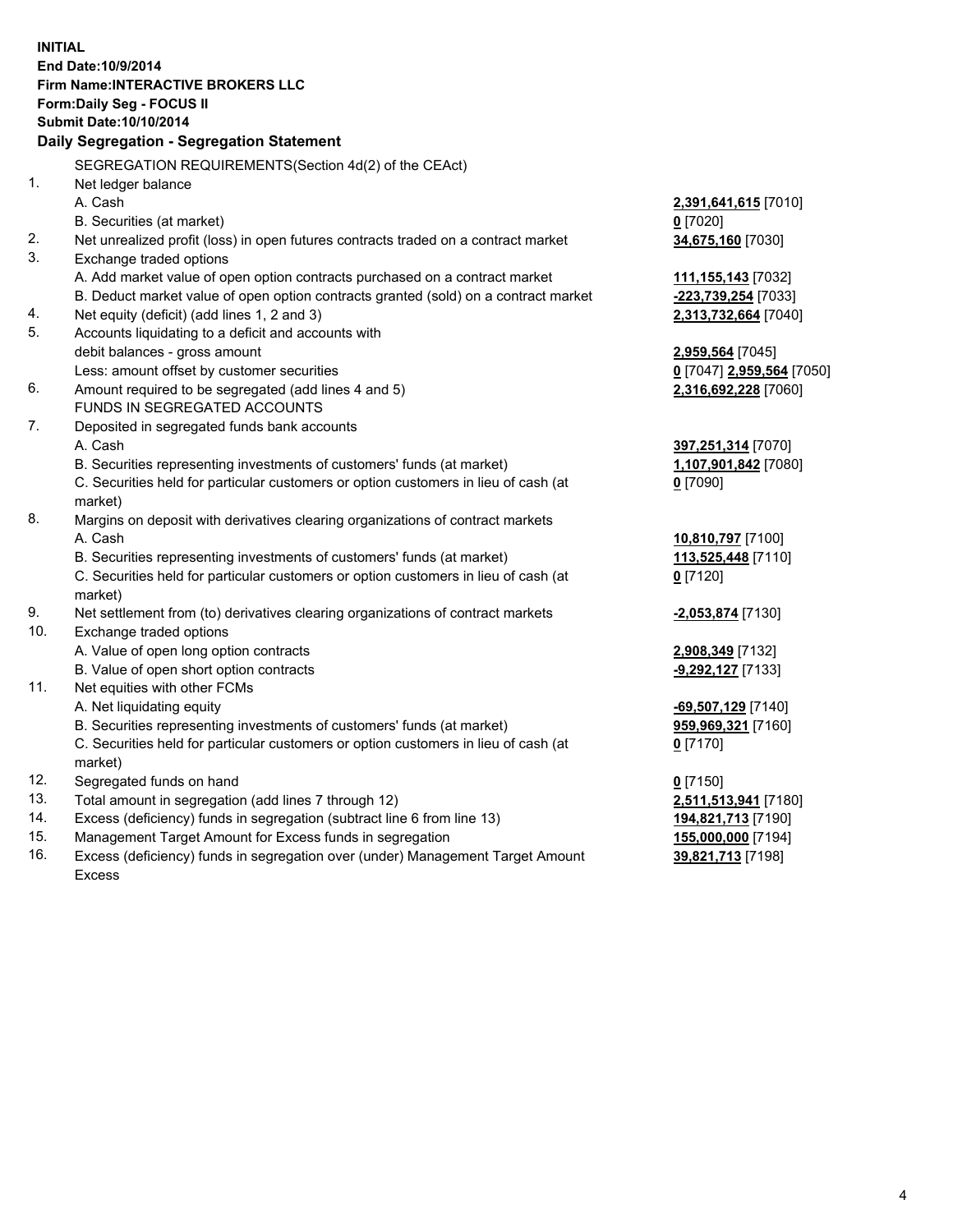## **INITIAL End Date:10/9/2014 Firm Name:INTERACTIVE BROKERS LLC Form:Daily Seg - FOCUS II Submit Date:10/10/2014 Daily Segregation - Supplemental**

| $\blacksquare$           | Total gross margin deficiencies - Segregated Funds Origin                              | 300,164 [9100] |
|--------------------------|----------------------------------------------------------------------------------------|----------------|
| $\sim$                   | Total gross margin deficiencies - Secured Funds Origin                                 | 1,597 [9101]   |
| $\blacksquare$           | Total gross margin deficiencies - Cleared Swaps Customer Collateral Funds Origin       | $0$ [9102]     |
| $\blacksquare$           | Total gross margin deficiencies - Noncustomer and Proprietary Accounts Origin          | $0$ [9103]     |
| $\blacksquare$           | Total number of accounts contributing to total gross margin deficiencies - Segregated  | 30 [9104]      |
|                          | Funds Origin                                                                           |                |
| $\blacksquare$           | Total number of accounts contributing to total gross margin deficiencies - Secured     | 2 [9105]       |
|                          | <b>Funds Origin</b>                                                                    |                |
| $\blacksquare$           | Total number of accounts contributing to the total gross margin deficiencies - Cleared | $0$ [9106]     |
|                          | Swaps Customer Collateral Funds Origin                                                 |                |
| $\overline{\phantom{a}}$ | Total number of accounts contributing to the total gross margin deficiencies -         | $0$ [9107]     |
|                          | Noncustomer and Proprietary Accounts Origin                                            |                |
| $\overline{\phantom{a}}$ | Upload a copy of the firm's daily margin report the FCM uses to issue margin calls     |                |
|                          | which corresponds with the reporting date.                                             |                |

10.09.2014 Commodity Margin Deficiency Report.xls